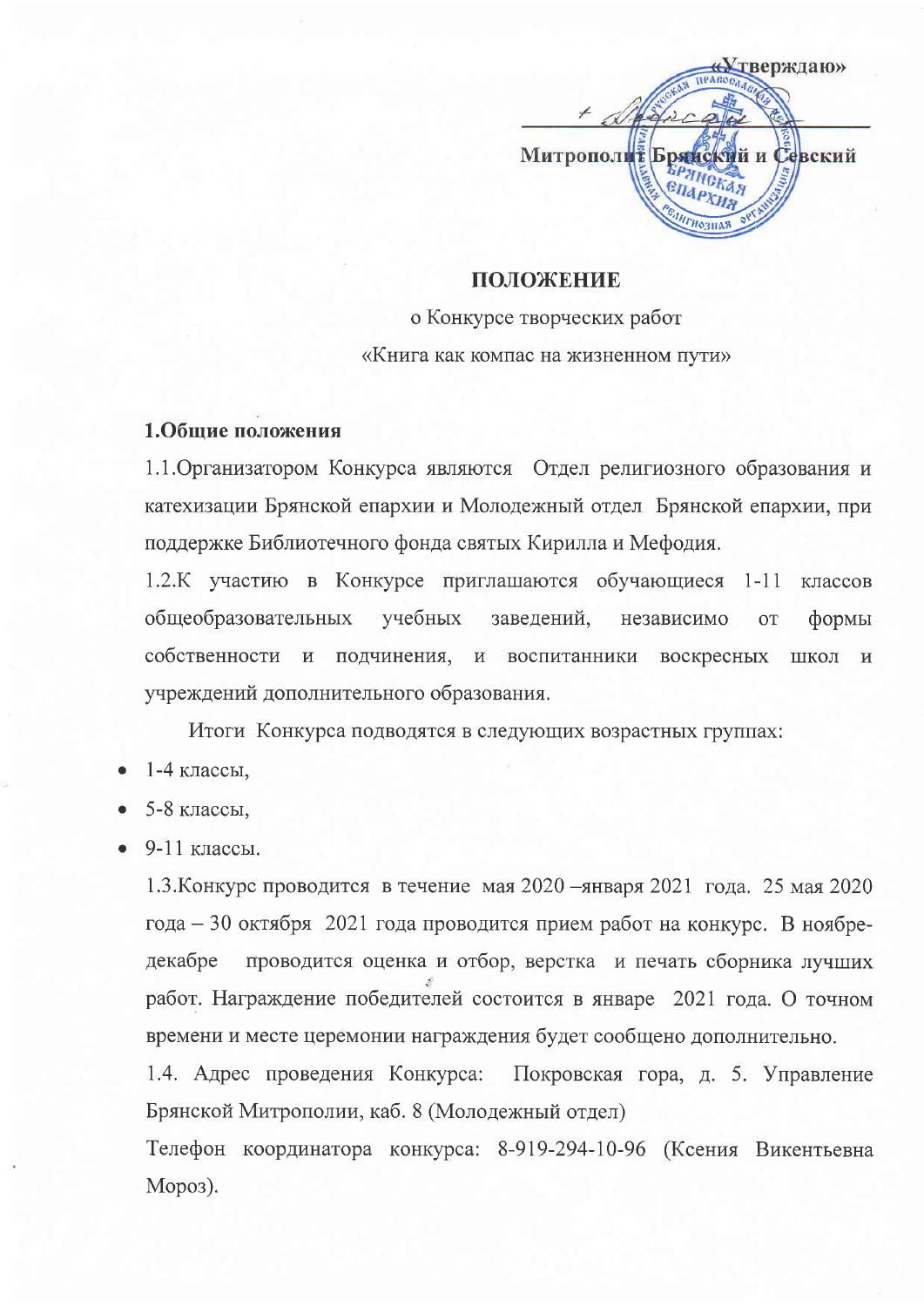## 2.1 Цели Конкурса:

- воспитание любви к чтению серьезной литературы, формирование читательской культуры школьников;

- привлечение внимания учащихся к духовно-нравственным ценностям. проблемам духовного развития личности человека и народа;

- развитие чувства сопричастности духовным ценностям Православия,

- развитие творческого потенциала подрастающего поколения.

2.2. Задачи:

- поощрение участников конкурса к совершению духовных усилий в форме литературного и художественного творчества в контексте тематики конкурса, посвященного осмыслению лучших произведений отечественной и зарубежной литературы,
- расширение читательского кругозора участников конкурса,
- поощрение интереса к отечественной истории, развитие способности родство предками.  $\mathbf{C}$ героями ощущать духовное  $\mathbf{M}$ святыми соотечественниками;
- формирование культуры домашнего семейного чтения и коллективного чтения (в рамках школьного класса, учебной группы и т.д.)
- выявление и поддержка одарённых детей и талантливой молодёжи, создание среды для творческого общения детей, юношества и педагогов.

#### 3. Условия проведения Конкурса

3.1. Номинации.

В ходе Конкурса участники предоставляют творческие работы в 5-и номинациях:

3.1.1. Рисунок (иллюстрация к произведению).

3.1.2. Стихотворение собственного сочинения (посвященное литературному произведению, книге, стилизация и т.д.).

3.1.3. Сочинение.

3.1.4. Художественное чтение стихотворения или прозаического отрывка, записанное на видео (можно записать на телефон), или видео-инсценировка литературного произведения, продолжительностью не более 15 минут.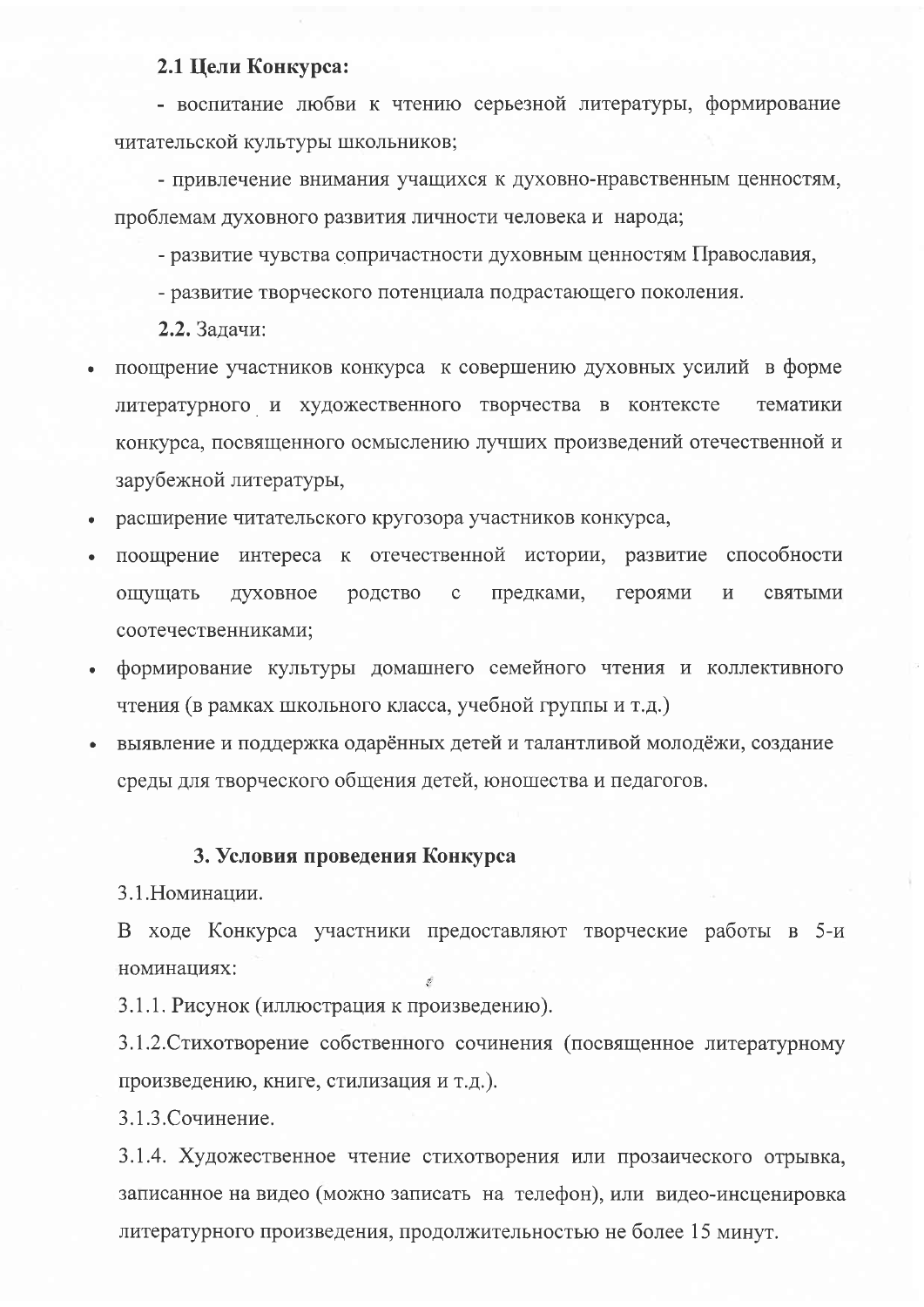3.1.5. Видеорассказ о прочитанной книге, продолжительностью не более 15 минут. Форма видео-рассказа может быть разной: читательский отзыв; рассказ «с погружением» в контекст литературного произведения с использованием соответствующих костюмов, атрибутики ; диалог о содержании книги и т.д.

#### 3.2. Тематика и жанры.

3.2.1. Тематика конкурса предполагает обращение к таким духовнонравственным категориям как совесть, мужество и героизм, жертвенное служение Родине и ближним, самоотверженность, терпение, сострадание, честность, милосердие, верность, честь и долг перед Родиной. Поощряются работы, посвященные соотнесению литературы и жизни, связи литературы с событиями. современными Поощряются работы. историческими  $\,$  M посвященные результатам семейного или коллективного чтения (в рамках школьного класса, учебной группы и т.д.).

3.2.2. К рассмотрению принимаются литературные работы, написанные в жанре стихотворения, рассказа, сочинения-рассуждения, эссе, письма, исследовательской работы, литературно-критической статьи и т.д., а также рисунки и видеоработы.

#### Возможные направления тематики творческих работ:

- 1. Священное Писание Ветхого и Нового Завета (Евангелие) как источник духовной мудрости и нравственных уроков.
- 2. Книги о жизни святых, праведников, героев и подвижников на воинской, государственной, церковной службе, в культуре, общественной и частной жизни (в том числе жития святых).
- (Пушкина, 3. Творчество писателей русских Лермонтова, Гоголя, Достоевского, Гончарова, Лескова, Тютчева, Толстого, Есенина, Пастернака, Блока, Ахматовой, Шолохова, Шукшина и др.) и духовные основы русской культуры. В данной теме может быть подробно рассмотрено одно произведение или ряд произведений одного писателя. Рисунок может быть иллюстрацией к произведению.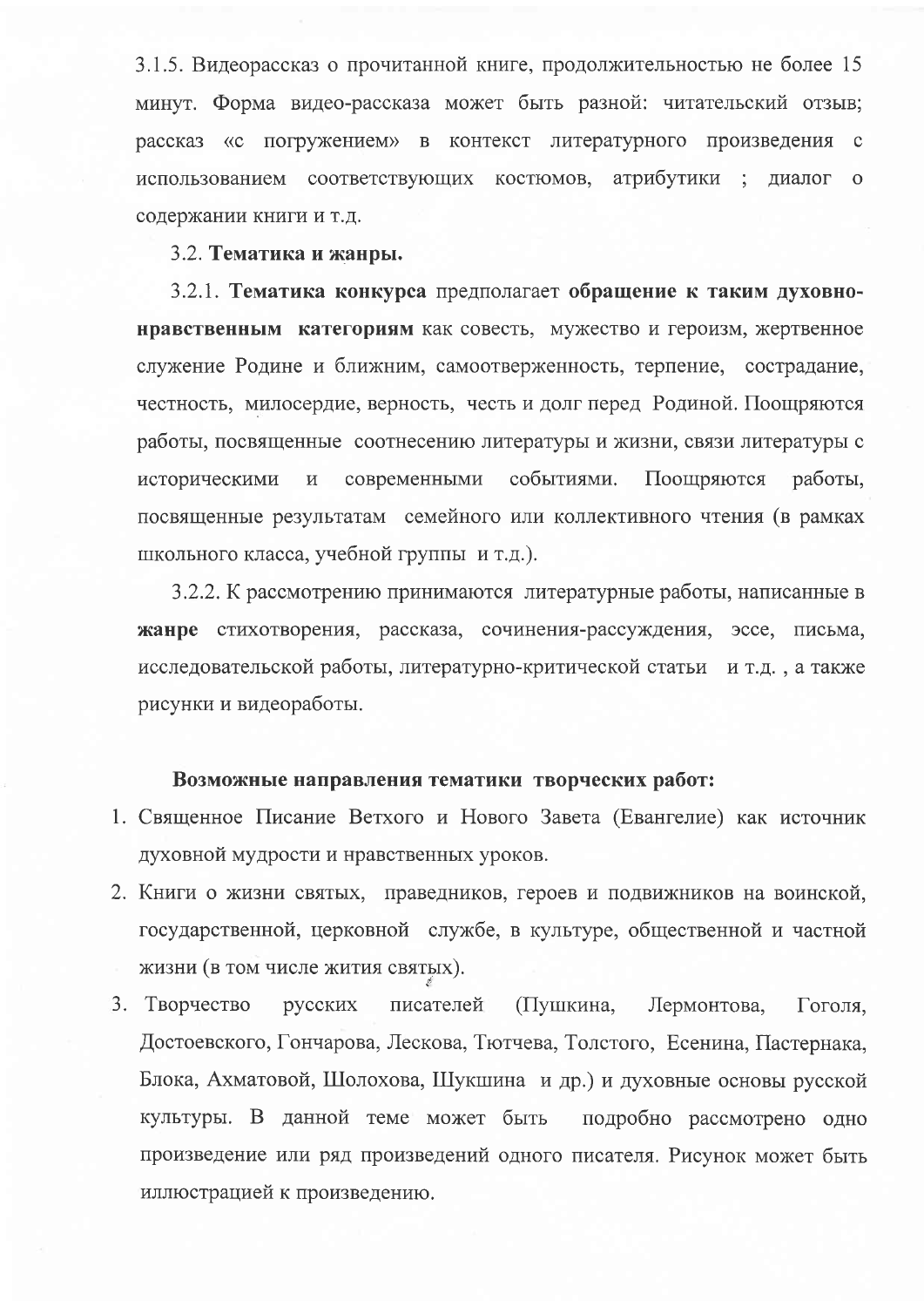4. Творчество зарубежных христианских писателей. Например, для младших школьников: Г. – Х. Андерсен (сказки в переводе Петра и Анны Ганзен), Карло Коллоди «Приключения Пиноккио», Клайв Стейплз Льюис («Хроники Нарнии») и др. .

> Например, для старшеклассников: Ч. Диккенс, Гилберт К. Честертон («Рассказы об отце Брауне», «Человек, который был четвергом», «Ортодоксия» и др.), Клайв Стейплз Льюис («Космическая трилогия», «Кружной путь или блуждания паломника»); Дж. Р.- Р. Толкин («Властелин колец»); Грэм Грин («Сила и слава»), Сюсаку Эндо ("Молчание") и др..

- 5. Фэнтэзи и фантастика, русская и зарубежная, поднимающая духовнонравственные вопросы: Рэй Брэдбери («451 градус по Фаренгейту»); Александр Торик («Димон» и др.); О. Хаксли («О дивный новый мир»); Юлия Вознесенская («Мои посмертные приключения», «Путь Кассандры, или Приключения с макаронами», «Паломничество Ланселота») и др.
- 6. Свободная тема в рамках конкурсной тематики.

3.3. Литературные творческие работы (стихи и проза), а также видео-работы (продолжительностью не более 15 минут) направляются по электронному адресу  $ozastava@mail.ru$  с пометкой «Книга как компас на жизненном пути» с приложением заявки (см. Приложение 1) до 17.00 30 октября 2020 года. Стихотворные и прозаические работы присылаются в формате .doc или .docx, шрифт Times New Roman, размер шрифта-14 с полуторным интервалом. Объем сочинения – не более 5 страниц формата А4.

3.4. Рисунки выполняются на бумаге формата А3, любым материалом в любой технике. Рисунки необходимо доставить по адресу: г.Брянск, Покровская гора, д. 5. Управление Брянской Митрополии, каб. 8 (Молодежный отдел) с приложением заявки (см. Приложение 1) до 17.00 30 октября 2020 года.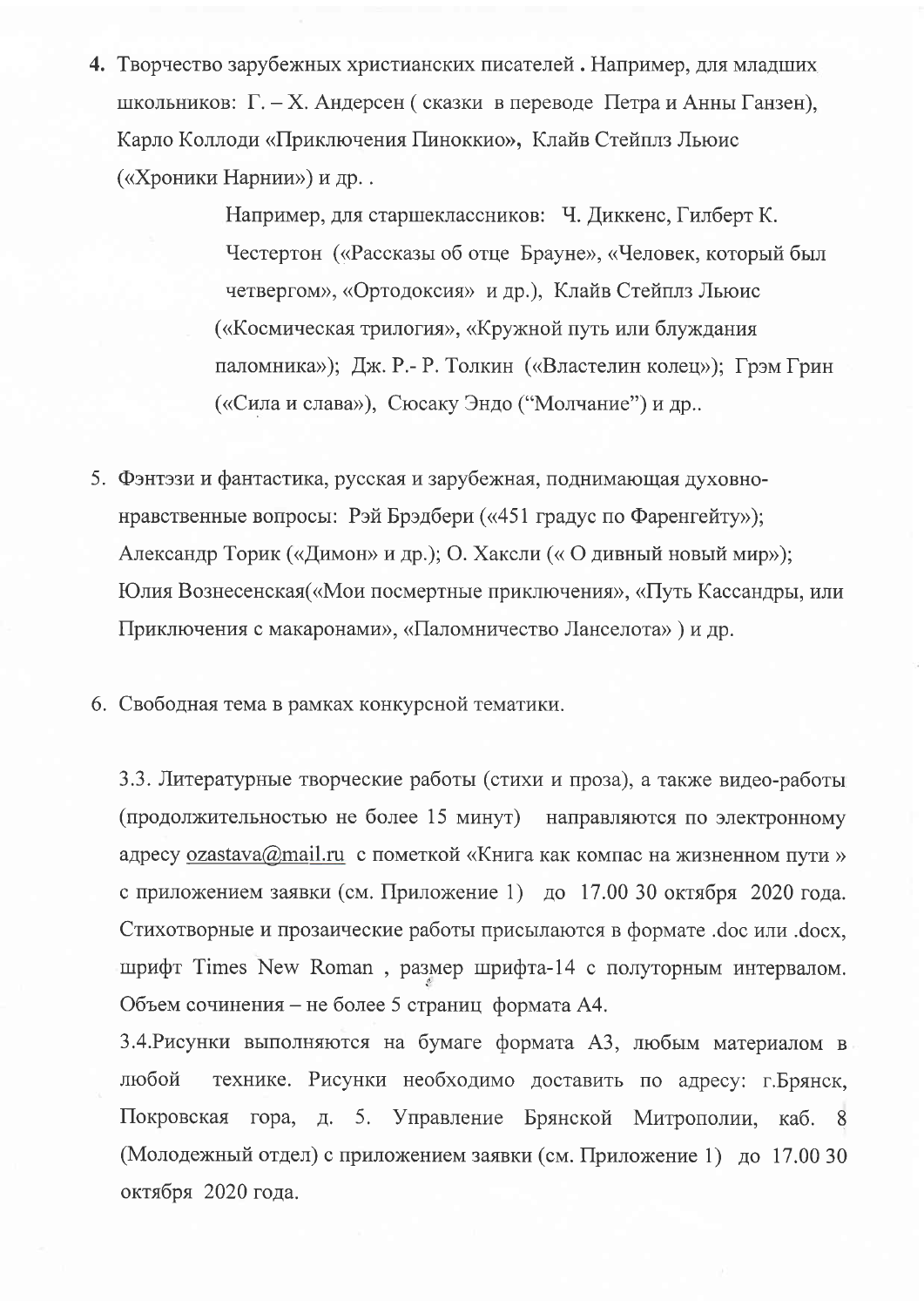3.5. Работы, не соответствующие указанным требованиям, поданные на Конкурс с опозданием, не принимаются.

3.6. Работы, присланные на Конкурс, не рецензируются. По желанию участников рисунки могут быть им возвращены после окончания конкурса и проведения итоговой выставки работ.

3.7. По итогам Конкурса Организаторами могут проводиться выставки, издаваться сборники и каталоги работ-победителей.

## 4. Критерии оценки:

1) соответствие произведения тематике конкурса;

2) выразительность созданного художественного образа;

3) глубина, обоснованность размышления,

4) авторское отношение к теме, оригинальность работы,

5) соответствие литературных работ нормам русского языка.

## 5. Подведение итогов и награждение

5.1. Победители определяются в пяти номинациях: «Проза», «Поэзия», «Рисунок», «Художественное чтение» (записанное на видео) и « Видеорассказ о книге» и награждаются Дипломами 1, 2, 3 степени, а также подарками.

5.2. Образовательные учреждения получают Благодарственные письма с указанием Ф.И.О. учителей, подготовивших учеников к Конкурсу, а также сборник лучших работ участников конкурса.

5.3. По итогам Конкурса Организаторами могут проводиться выставки, издаваться сборники работ и каталоги работ-победителей.

Подача заявок и творческих работ на конкурс. Заявку на участие в 6. Конкурсе (Приложение 1) и творческую работу (стихи, прозу, видео) необходимо прислать на e-mail:  $ozastava@mail.ru$  до 17.00 30 октября 2020 г.

Рисунки необходимо доставить по адресу: г. Брянск, Покровская гора, д. 5. Управление Брянской Митрополии, каб. 8 (Молодежный отдел) с приложением заявки (см. Приложение 1) до 17.00 30 октября 2020 г. При